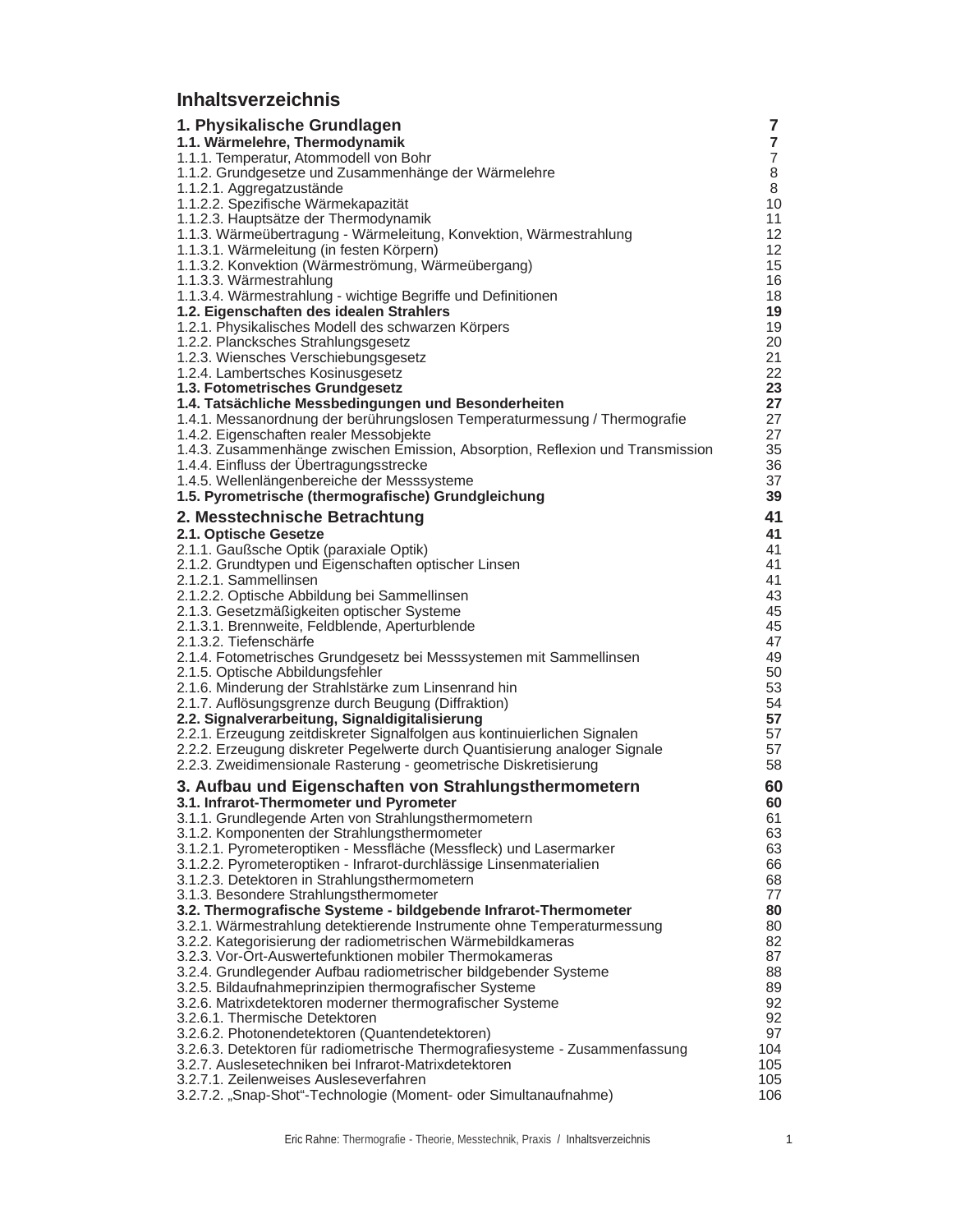| 3.2.7.3. "Binning"-Technologie (Zusammenschaltung benachbarter Detektorpixel)          | 107        |
|----------------------------------------------------------------------------------------|------------|
| 3.2.8. Kühltechnologien für Photonendetektoren                                         | 109        |
| 3.2.8.1. Kühlung mit Flüssigstickstoff                                                 | 109        |
| 3.2.8.2. Stirling-Kühlung                                                              | 110        |
| 3.2.8.3. Peltier-Element (thermoelektrische Kühlung)                                   | 113        |
| 3.2.9. Objektive und Vorsatzlinsen für Thermokameras                                   | 114        |
| 3.2.9.1. Linsenmaterialien für thermografische Objektive                               | 114        |
| 3.2.9.2. Auswirkung des Linsendurchmessers auf die Messfähigkeiten                     | 125        |
| 3.2.9.3. Außergewöhnliche Infrarot-Optiken                                             | 125        |
| 3.2.10. Infrarotfilter für thermografische Systeme                                     | 129        |
| 3.2.11. Optikabhängige Messfähigkeiten thermografischer Systeme                        | 132        |
| 3.2.11.1. Sichtfeld (Bildfläche) von Wärmebildkameras                                  | 132        |
| 3.2.11.2. Geometrische Auflösung thermografischer Systeme                              | 137        |
| 3.2.12. Bildwiederholrate (Bildfrequenz) von Thermokameras                             | 146        |
| 3.2.13. Pixelauflösung bei Messsystemen mit Matrixdetektor                             | 147        |
| 3.2.13.1. Pixelauflösung erhöhende Verfahren (innerhalb des Kamerabildfeldes)          | 150        |
| 3.2.13.2. Erhöhung der Pixelauflösung durch Montage von Thermogrammen                  | 155        |
| 3.2.14. Optische Fokussierung und Schärfentiefebereich                                 | 156        |
| 3.2.14.1. Fokus und Schärfentiefe bei Thermokameras                                    | 156        |
| 3.2.14.2. Wärmebilddarstellung verbessernde Verfahren                                  | 157        |
| 3.2.14.3. Autofokus, Erweiterung des Schärfentiefebereiches                            | 159        |
| 3.2.15. Thermische Auflösung radiometrischer Systeme                                   | 160        |
| 3.2.16. Temperaturmessbereiche<br>3.2.17. Kalibration thermografischer Systeme         | 164        |
| 3.3. Entwicklungsgeschichte der thermografischen Systeme                               | 168<br>173 |
| 3.3.1. Geschichtlich wesentliche Thermokamerahersteller                                | 173        |
| 3.3.1.1. AGA/Agema (Schweden)                                                          | 176        |
| 3.3.1.2. Hughes Aircraft Company (USA)                                                 | 184        |
| 3.3.1.3. JEOL - Japan Electron Optics Laboratory (Japan)                               | 187        |
| 3.3.1.4. Inframetrics, Inc. (USA)                                                      | 189        |
| 3.3.1.5. English Electric Valve (Großbritannien)                                       | 194        |
| 3.3.1.6. I.S.I. Group, Inc. (USA)                                                      | 197        |
| 3.3.1.7. NEC AVIO / Nippon Avionics (Japan)                                            | 198        |
| 3.3.1.8. Electrophysics Corporation (USA)                                              | 203        |
| 3.3.1.9. Amber Engineering Inc. (USA)                                                  | 206        |
| 3.3.1.10. Robotron (PGH Elektronik Magdeburg / Fernsehelektronik Berlin) (Deutschland) | 209        |
| 3.3.1.11. ZEISS (Carl Zeiss Jena, Zeiss Oberkochen, Jenoptik GmbH) (Deutschland)       | 211        |
| 3.3.1.12. LAND Infrared (Großbritannien)                                               | 219        |
| 3.3.1.13. Raytheon Company (USA)                                                       | 221        |
| 3.3.1.14. FLIR Systems, Inc. (USA)                                                     | 224        |
| 3.3.1.15. Mitsubishi Electric Corporation (Japan)                                      | 230        |
| 3.3.1.16. Cincinnati Electronics Corporation (USA)                                     | 232        |
| 3.3.1.17. Mikron Infrared, Inc. (USA)                                                  | 234        |
| 3.3.1.18. Infrared Solutions Inc. (USA)                                                | 237        |
| 3.3.1.19. FLUKE Corporation (USA)<br>3.4. Aktuelle Entwicklungs- und Markttendenzen    | 239<br>241 |
| 3.4.1. Miniaturisierung, Massenproduktherstellung                                      | 241        |
| 3.4.2. Kostengünstige thermografische Werkzeuge für Industrieanwender                  | 248        |
| 3.4.3. Hand-gehaltene High-End-Thermokameras für Forschung und Entwicklung             | 260        |
| 3.4.4. Weltspitzenreiter stationärer Thermografiesysteme für zivile Forschung          | 269        |
| 3.4.5. Aktuell bekannte Hersteller von zivilen Thermografiesystemen                    | 275        |
| 3.5. Auswahl thermografischer Systeme - Schritt für Schritt                            | 278        |
| 3.6. Aufgabenspezifische Auswahlaspekte für Thermografiesysteme                        | 280        |
| 4. Praxis der Thermografie                                                             | 283        |
| 4.1. Übersicht der messtechnischen Probleme                                            | 283        |
| 4.2. Quantitative Bewertung der Messfehler                                             | 285        |
| 4.2.1. Empfindlichkeitskurve thermografischer Messinstrumente                          | 285        |
| 4.2.2. Temperaturmessfehler in Abhängigkeit vom Emissionsgradfehler                    | 285        |
| 4.2.3. Temperaturmessfehler durch Falscheinstellung der Umgebungstemperatur            | 287        |
| 4.2.4. Messfehler durch inkorrekte Fokussierung oder Tiefenschärfemangel               | 289        |
| 4.2.4.1. Messfehlergröße durch falsche Fokussierung                                    | 289        |
| 4.2.4.2. Zusammenhang zwischen Objektabstand und Schärfentiefe                         | 290        |
| 4.2.4.3. Praktische Hinweise zur korrekten Fokussierung                                | 292        |
| 4.2.5. Messfehler im Zusammenhang mit der geometrischen Auflösung                      | 293        |
| 4.2.6. Messfehler durch falsche Auswahl des Messbereichs                               | 294        |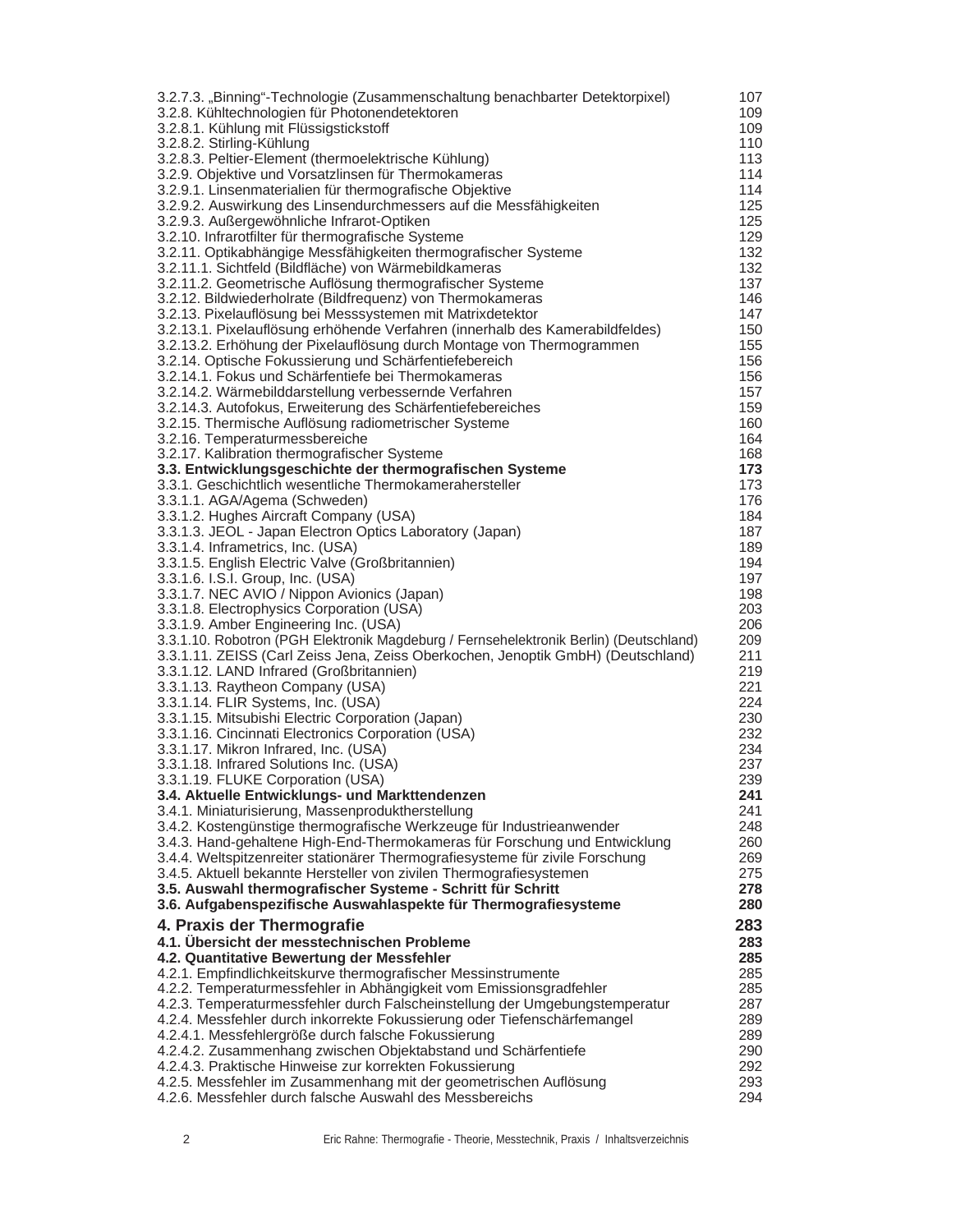| 4.2.7. Zusammenhang von Kalibrationsbereich und Temperaturanzeigebereich                                                 | 300        |
|--------------------------------------------------------------------------------------------------------------------------|------------|
| 4.2.8. Messfehler bei dynamischen Prozessen                                                                              | 301        |
| 4.2.8.1. Integrationszeit contra relative Bewegungsgeschwindigkeit                                                       | 301        |
| 4.2.8.2. Messung dynamischer Prozesse mit kurzen Zeitkonstanten                                                          | 303        |
| 4.2.9. Sonstige Messfehler und Möglichkeiten derer Minimalisierung                                                       | 306        |
| 4.3. Bestimmung der strahlungsphysikalischen Faktoren                                                                    | 307        |
| 4.3.1. Methoden zur Ermittlung der Umgebungstemperatur                                                                   | 307        |
| 4.3.2. Verfahren zur Bestimmung des Emissionsgrades                                                                      | 308        |
| 4.3.2.1. Vergleich mit berührender Temperaturmessung                                                                     | 308        |
| 4.3.2.2. Vergleich zu Fläche oder Objektteil mit bekanntem Emissionsgrad                                                 | 309        |
| 4.3.2.3. Vergleich mit (physikalisch) bekannter Objekttemperatur                                                         | 310        |
| 4.3.2.4. Pixelweise Emissionsgradbestimmung und -korrektur                                                               | 312        |
| 4.3.3. Bestimmung des Transmissionsgrades                                                                                | 315        |
| 4.3.4. Ermittlung des Reflexionsgrades                                                                                   | 315        |
| 4.4. Farbskalen für thermografische Darstellungen                                                                        | 317        |
| 4.4.1. Fähigkeiten des menschlichen Auges                                                                                | 317        |
| 4.4.2. Die Farbpaletten RGB und CMYK                                                                                     | 317        |
| 4.4.3. Thermogramm in verschiedenen Farbskalen                                                                           | 318<br>321 |
| 4.5. Wärmebildauswertung (passive Thermografie)                                                                          | 324        |
| 4.6. Kategorien der thermografischen Anwendungen<br>4.6.1. Messungen / Prüfungen mittels passiver Thermografie           | 324        |
| 4.6.2. Auf aktiver Thermografie basierende Prüfverfahren                                                                 | 324        |
| 4.6.3. Prozessregelung / Produktionsüberwachung mittels Thermografie                                                     | 325        |
| 4.6.4. Sonstige Anwendungen der Wärmestrahlungsdetektion                                                                 | 325        |
| 4.7. Kategorisierung der Anwendungen nach Fachgebieten                                                                   | 326        |
|                                                                                                                          |            |
| 5. Praxisanwendungen der Thermografie im Detail                                                                          | 327        |
| 5.1. Thermografie an Gebäuden und Haustechnik                                                                            | 327        |
| 5.1.1. Bauphysikalische Grundlagen                                                                                       | 327        |
| 5.1.2. Besonderheiten der Bauthermografie                                                                                | 331        |
| 5.1.3. Unterschiede zwischen Untersuchungen im Innen- und Außenbereich                                                   | 331        |
| 5.1.4. Empfohlene Mess- und Klimabedingungen für die Bauthermografie                                                     | 332        |
| 5.1.5. Mit Bauthermografie nachweisbare Gebäudefehler                                                                    | 335        |
| 5.1.5.1. Lokalisierung von Wärmebrücken und Wärmedämmfehlern                                                             | 336        |
| 5.1.5.2. Thermografische Untersuchung verdeckter Bauelemente                                                             | 346        |
| 5.1.5.3. Kontrolle der Wärmedämmung von Dächern und Dachausbauten                                                        | 352        |
| 5.1.5.4. Winddichtheitsprüfung und Luftleckageortung<br>5.1.5.5. Nachweis der Gebäudeaufheizung durch Sonneneinstrahlung | 354<br>360 |
| 5.1.5.6. Aufdecken von Problemen an Türen und Fenstern                                                                   | 362        |
| 5.1.5.7. Nachweis von Wasser- und Wasserdampfschäden                                                                     | 370        |
| 5.1.5.8. Lokalisierung gebäudetechnischer Rohrleitungen und Leckagen                                                     | 379        |
| 5.1.5.9. Thermografische Kontrolle von Kühlhäusern / Kühlkammern                                                         | 385        |
| 5.1.5.10. Thermografische Inspektion von Flachdächern                                                                    | 387        |
| 5.1.5.11. Überprüfung sonstiger Gebäudeelemente                                                                          | 388        |
| 5.1.6. Wärmebildkamera für Bauthermografie                                                                               | 389        |
| 5.1.7. Spezialsoftware zur thermografischen Bewertung von Gebäuden                                                       | 390        |
| 5.1.8. Bestimmung des U-Wertes durch Thermografie                                                                        | 393        |
| 5.1.8.1. Ermittlung des U-Wertes durch Wärmestrommessung                                                                 | 393        |
| 5.1.8.2. Bestimmung des U-Wertes durch wärmetechnische Berechnung                                                        | 394        |
| 5.1.8.3. Berechnung des U-Wertes anhand Oberflächentemperaturmessung                                                     | 394        |
| 5.2. Thermografie an elektrischen Geräten und Anlagen                                                                    | 397        |
| 5.2.1. Hintergrundinformationen zu elektrischen Anlagen                                                                  | 397        |
| 5.2.2. Wichtige grundlegende Hinweise                                                                                    | 398        |
| 5.2.3. Messschwierigkeiten und Lösungsvorschläge im Detail                                                               | 398        |
| 5.2.4. Geometrische Auflösung in der Praxis                                                                              | 402        |
| 5.2.5. Typische Temperaturgrenzwerte                                                                                     | 403        |
| 5.2.6. Abschätzung der bei Nennlast zu erwartenden Erwärmung                                                             | 404        |
| 5.2.7. Empfohlene Messbedingungen für Außenmessungen                                                                     | 406        |
| 5.2.8. Wärmebildkamera für Elektrothermografie                                                                           | 416        |
| 5.3. Unterstützung der Maschinenwartung durch Thermografie                                                               | 417        |
| 5.3.1. Thermografisch auffindbare maschinentechnische Probleme                                                           | 417        |
| 5.3.2. Wichtige grundlegende Hinweise                                                                                    | 418        |
| 5.3.3. Messschwierigkeiten und Lösungsvorschläge im Detail                                                               | 418        |
| 5.3.4. Empfohlene Messbedingungen für Außenmessungen                                                                     | 419        |
| 5.3.5. Typische Temperaturgrenzwerte                                                                                     | 419        |
| 5.3.6. Wärmebildkamera für Maschinenwartung                                                                              | 422        |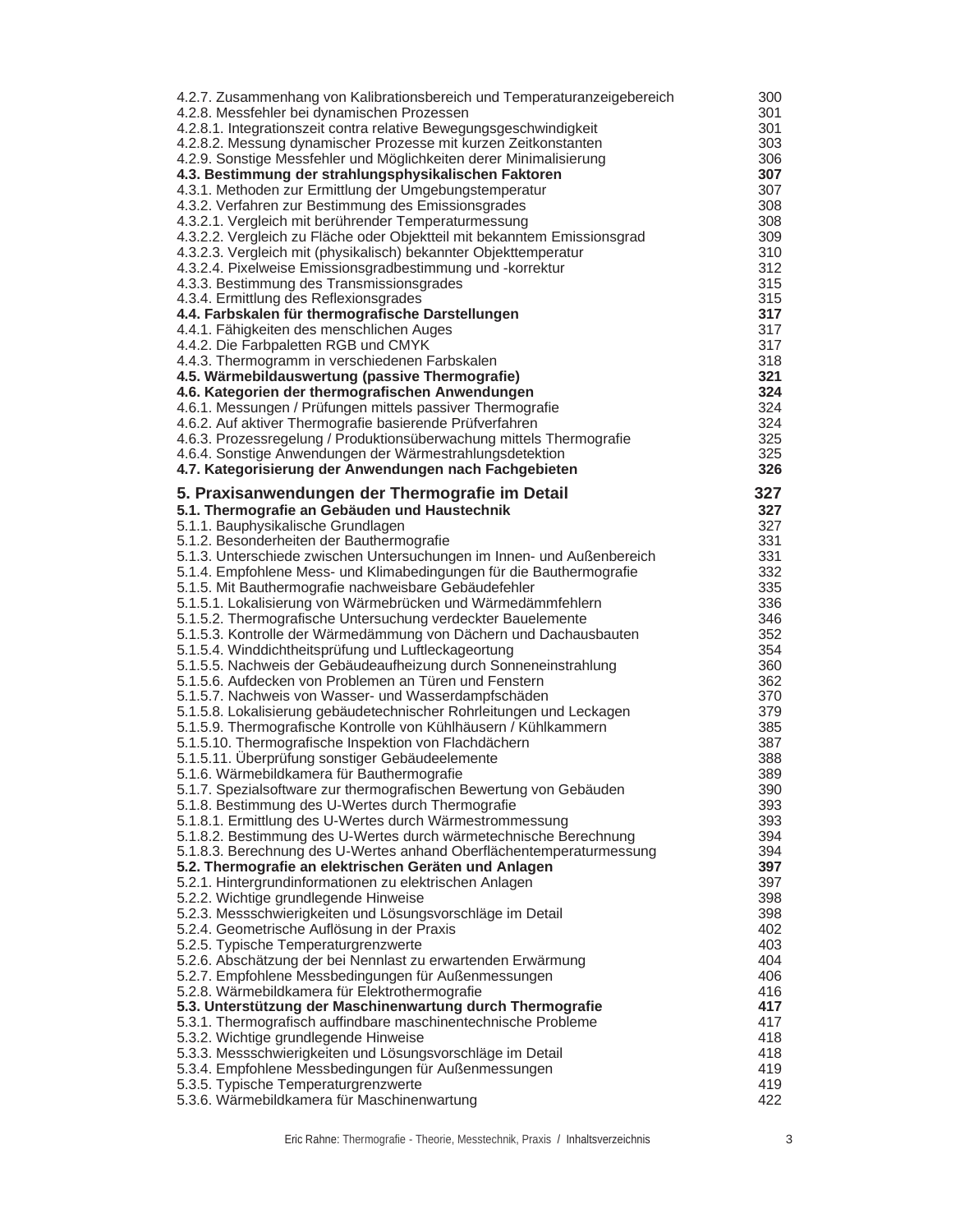| 5.4. Untersuchung von Industrieanlagen und Wärmedämmungen                                                                          | 423        |
|------------------------------------------------------------------------------------------------------------------------------------|------------|
| 5.4.1. Thermografisch auffindbare anlagentechnische Fehler                                                                         | 423        |
| 5.4.2. Wichtige grundlegende Hinweise                                                                                              | 424        |
| 5.4.3. Messschwierigkeiten und Lösungsvorschläge im Detail                                                                         | 424        |
| 5.4.4. Empfohlene Messbedingungen für Außenmessungen<br>5.4.5. Weitere praktische Hinweise                                         | 425<br>425 |
| 5.4.6. Wärmebildkamera für Industriethermografie                                                                                   | 433        |
| 5.5. Thermografie im Hüttenwesen und in der Metallverarbeitung                                                                     | 434        |
| 5.5.1. Thermografisch auffindbare Probleme in der Metallurgie                                                                      | 434        |
| 5.5.2. Wichtige grundlegende Hinweise                                                                                              | 435        |
| 5.5.3. Messschwierigkeiten und Lösungsvorschläge im Detail                                                                         | 435        |
| 5.5.4. Empfohlene Messbedingungen und Geräteausstattung                                                                            | 437        |
| 5.5.5. Thermografie in der Schwerindustrie                                                                                         | 438        |
| 5.5.5.1. Gießverfahren - Öfen, Tiegel, Pfannen und Transportbehälter                                                               | 438        |
| 5.5.5.2. Abkühlvorgang beim Stranggießen                                                                                           | 439        |
| 5.5.5.3. Schmieden und Pressen                                                                                                     | 439        |
| 5.5.5.4. Walzen und Ziehen von Stahl                                                                                               | 440<br>441 |
| 5.5.5.5. Gussüberwachung, Schlackeerkennung<br>5.5.5.6. Form- und Druckguss von Aluminium                                          | 441        |
| 5.5.6. Wärmebildkamera für Hüttenwesen/Metallurgie                                                                                 | 442        |
| 5.6. Thermografische Messungen in der Kunststoffindustrie                                                                          | 443        |
| 5.6.1. Wellenlängenbereiche für Messungen an Kunststoffen                                                                          | 443        |
| 5.6.2. Typische Anwendungen bei der Kunststoffverarbeitung                                                                         | 445        |
| 5.6.3. Wichtige grundlegende Hinweise                                                                                              | 446        |
| 5.6.4. Messschwierigkeiten und Lösungsvorschläge im Detail                                                                         | 446        |
| 5.6.5. Wärmebildkamera für die Kunststoffindustrie                                                                                 | 449        |
| 5.7. Thermografische Messungen an und durch Glas                                                                                   | 450        |
| 5.7.1. Typische Thermografieanwendungen in der Glasindustrie                                                                       | 450        |
| 5.7.2. Wichtige grundlegende Hinweise                                                                                              | 451        |
| 5.7.3. Messschwierigkeiten und Lösungsvorschläge im Detail                                                                         | 451        |
| 5.7.4. Wellenlängenbereich für Messungen an und durch Glas                                                                         | 452        |
| 5.7.5. Messung der Glastemperatur (während der Herstellung)<br>5.7.6. Messung der Flammentemperatur                                | 454<br>456 |
| 5.7.7. Wärmebildkamera für Flammentemperaturmessung                                                                                | 457        |
| 5.7.8. Qualitätskontrolle an Leuchtkörpern mittels Thermografie                                                                    | 458        |
| 5.7.9. Thermografische Messungen an Glasschmelzöfen                                                                                | 459        |
| 5.7.10. Schmelzen von Korund (Aluminiumoxid)                                                                                       | 462        |
| 5.7.11. Wärmebildkamera für Messungen an und durch Glas                                                                            | 465        |
| 5.8. Thermografieanwendungen in der Elektronikindustrie                                                                            | 466        |
| 5.8.1. Elektronische Messungen - Allgemeinüberblick                                                                                | 466        |
| 5.8.2. Wichtige grundlegende Hinweise                                                                                              | 467        |
| 5.8.3. Messschwierigkeiten und Lösungsvorschläge im Detail                                                                         | 467        |
| 5.8.4. Pixelweise Emissionsgradkorrektur (Praxisanwendung)                                                                         | 468        |
| 5.8.5. Anzeigen thermischer Änderungen mittels Differenzwärmebild                                                                  | 471        |
| 5.8.6. Messung von Erwärmung und Temperaturschwankungen                                                                            | 472        |
| 5.8.7. Beobachtung von Löt- und Schweißtechnologien                                                                                | 474        |
| 5.8.8. Messbarkeitsgrenzen aufgrund der geometrischen Auflösung<br>5.8.9. Wärmebildkamera für Messungen in der Elektronikindustrie | 477<br>479 |
| 5.9. Inspektion von Solaranlagen, Photovoltaik-Kraftwerken                                                                         | 480        |
| 5.9.1. Messungen an Solarzellen - Allgemeinüberblick                                                                               | 480        |
| 5.9.2. Solarzellen, Solarmodule und Solarsysteme                                                                                   | 481        |
| 5.9.2.1. Funktion der Solarzellen                                                                                                  | 481        |
| 5.9.2.2. Häufigste Arten der Solarzellen                                                                                           | 481        |
| 5.9.2.3. Konventionelles Design von Solarmodulen                                                                                   | 482        |
| 5.9.2.4. Weitere Elemente von Solaranlagen und -kraftwerken                                                                        | 484        |
| 5.9.3. Typische Fehler von Solaranlagen, Fehlerursachen                                                                            | 485        |
| 5.9.4. Prüfung von Solaranlagen durch Elektrolumineszenzaufnahmen                                                                  | 492        |
| 5.9.5. Prüfung von Solaranlagen anhand UV-Fluoreszenz                                                                              | 495        |
| 5.9.6. Thermografische Prüfung von Solaranlagen - wichtige Hinweise                                                                | 496        |
| 5.9.7. Messschwierigkeiten und Lösungsvorschläge im Detail                                                                         | 497        |
| 5.9.8. Messtechnische Aspekte für fluggestützte Aufnahmen<br>5.9.9. Wärmebildkamera für Messungen an Solaranlagen                  | 500<br>509 |
|                                                                                                                                    |            |